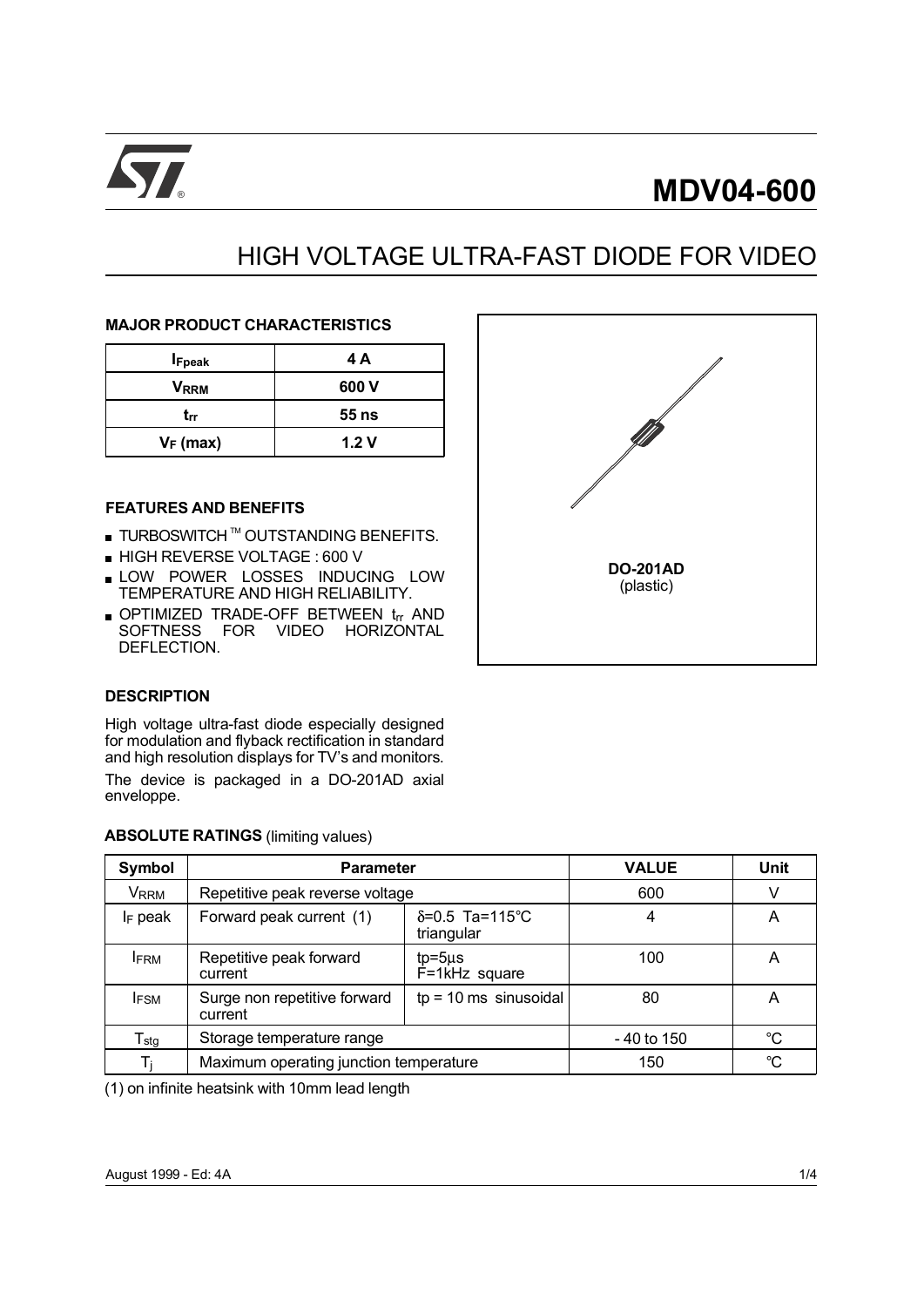#### MDV04-600

#### THERMAL RESISTANCES

| Symbol        | <b>Parameter</b>                                                  | Max. | Unit               |
|---------------|-------------------------------------------------------------------|------|--------------------|
| $R_{th(i-l)}$ | Junction to lead                                                  | 20   | $\degree$ C/W      |
| $R_{th(i-a)}$ | Junction to ambient on printed circuit<br>L lead = 10 $\text{mm}$ | 75   | $\rm ^{\circ}$ C/W |

### STATIC ELECTRICAL CHARACTERISTICS

| Symbol        | <b>Parameter</b>        | <b>Test Conditions</b> | Typ.                                      | Max. | Unit         |          |
|---------------|-------------------------|------------------------|-------------------------------------------|------|--------------|----------|
| $\star$<br>lR | Reverse leakage current | $V_R = 480V$           | $Ti = 25^{\circ}C$<br>$Ti = 125^{\circ}C$ |      | 50<br>0.75   | μA<br>mA |
| $V_F$ **      | Forward voltage drop    | $I_F = 4 A$            | $Ti = 25^{\circ}C$<br>$Ti = 125^{\circ}C$ |      | 1.28<br>1.20 |          |

Pulse test : \* tp = 5 ms,  $\delta$  < 2%

\*\* tp = 380  $\mu$ s,  $\delta$  < 2%

#### DYNAMIC ELECTRICAL CHARACTERISTICS TURN-OFF SWITCHING

| Symbol   | <b>Parameter</b>      | <b>Test Conditions</b>                        | Typ. | Max. | Unit |
|----------|-----------------------|-----------------------------------------------|------|------|------|
| $t_{rr}$ | Reverse recovery time | $I_F = 0.5A$ $I_R = 1A$<br>$Irr = 0.25A$      | 55   | 75   | ns   |
|          |                       | $I_F$ = 100 mA $I_R$ = 100 mA<br>$Irr = 10mA$ | 130  |      | ns   |

#### DYNAMIC ELECTRICAL CHARACTERISTICS TURN-ON SWITCHING

| Symbol | <b>Parameter</b>      | <b>Test Conditions</b><br>Tvp.                          |  |     |    |  |  |
|--------|-----------------------|---------------------------------------------------------|--|-----|----|--|--|
| tfr    | Forward recovery time | $I_F = 4 A$ dl <sub>F</sub> /dt = 100 A/us              |  | 0.5 | μs |  |  |
| Vfp    | Peak forward voltage  | Measured at $1.1 \times V_F$ max.<br>$Ti = 25^{\circ}C$ |  | 15  |    |  |  |

To evaluate the maximum conduction losses use the following equation :

$$
P = \frac{1.0 \times I_p}{2} \times \delta + \frac{0.050 \times I_p^2}{3} \times \delta
$$

 $\delta$ : duty cycle

Ip : Peak current

Ex : for  $I_p = 4$  A and  $\delta = 0.5$ , P = 1.2 Watts.

57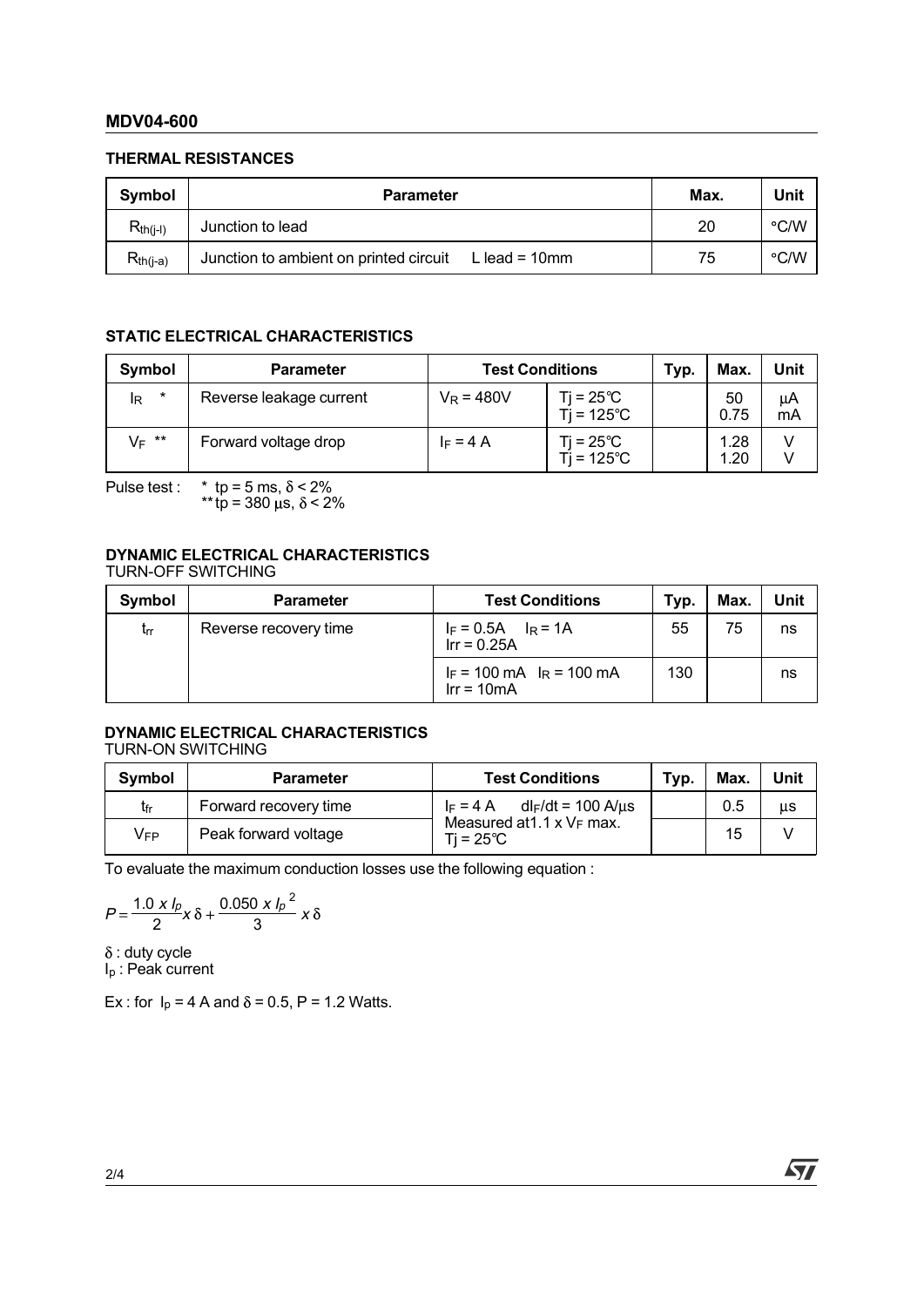Fig. 1: Power dissipation versus peak forward current (triangular waveform,  $\delta = 0.5$ ).



Fig. 2: Relative variation of thermal impedance junction to ambient versus pulse duration (epoxy printed circuit board, e(Cu)=35um), recommended pad layout).



Fig. 3: Forward voltage drop versus forward current (maximum values).



Fig. 5: Transient peak forward voltage versus dIF/dt.



Fig. 6: Forward recovery time versus dIF/dt.

tfr(ns)



dIF/dt(A/µs)<br>
0 20 40 60 80 100 120 140 160 180 200<br>
1. 6: Forward recovery time versus dIF/dt.<br>
tr(ns)<br>  $\leftarrow \frac{17/25^\circ}{17/125^\circ}$ <br>  $\leftarrow \frac{17/25^\circ}{17/125^\circ}$ <br>  $\leftarrow \frac{17/25^\circ}{17/125^\circ}$ <br>
0 20 40 60 80 100 120 140 160 180 2  $0.10.20.10.20.10.100.100.100.100.1$  $50$  dIF/dt(A/µs)  $\frac{1}{2}$  dIF/dt(A/µs) 100 150 200 250 300 350 IF=Ip 90% confidence Tj=125°C  $Vfr=1.5V$ 

Fig. 4: Reverse recovery time versus dIF/dt.